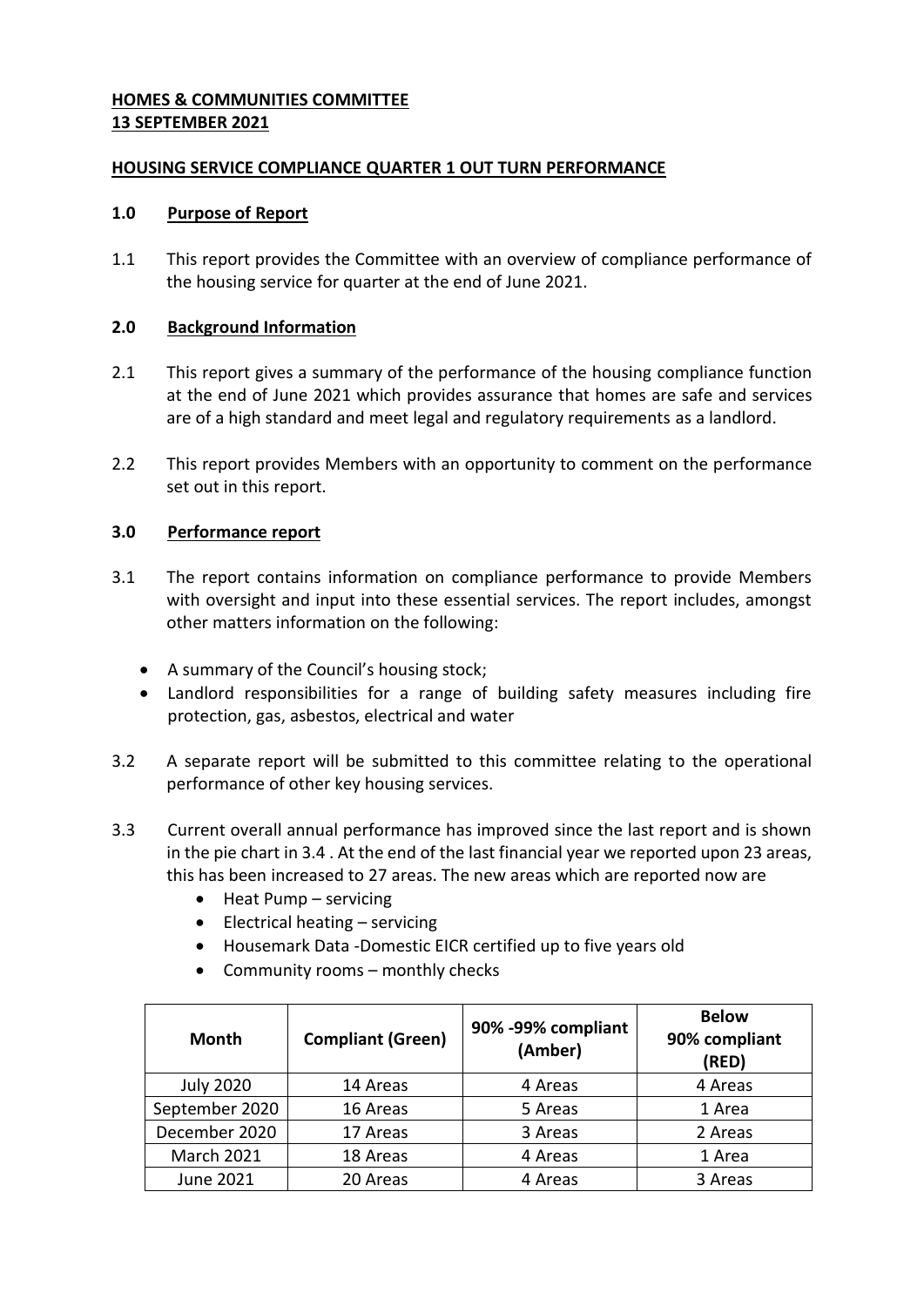3.4 Full details of these performance indicators along with associated commentary are included at Appendix 1 to this report. The report has also been redesigned to group areas of work together and to include greater information for clarity.



- 3.5 To assist the reader, performance against the 27 indicators are RAG rated, as follows:
	- Green: At target.
	- Amber: Within 10% of target.
	- Red: below 10% of target
- 3.6 Of note within the amber segment is the position on gas servicing, which is now only 2.21% out of compliance with 63 properties not having their annual service carried out by the anniversary date of the previous one. This time last year the figure was 158 properties this is due to the peak number of services due in May though to July. An increase in engineers to tackle this was planned and implemented; however, performance has been adversely affected due to a significant increase in staff, operatives and tenants who are being told to self-isolate at short notice through the NHS app and school bubbles.

The number of services will drop significantly in August and allow the contract to catch up and bring performance back on track.

3.7 Within the red segment, the report highlights access problems on two of the heating areas that is communal boilers and LPG gas. Both of these areas have very small numbers to report on and if 1 property has no access then they fall into the red. The other red area is Electrical Domestic Testing . Additional electricians have started on the contract to improve and speed up the progress. This is being closely monitored to make sure the programme moves on.

## **4.0 Equalities Implications**

4.1 There are no direct equalities implications arising from this report though as part of how we manage these services, we consider the tenants individual circumstances and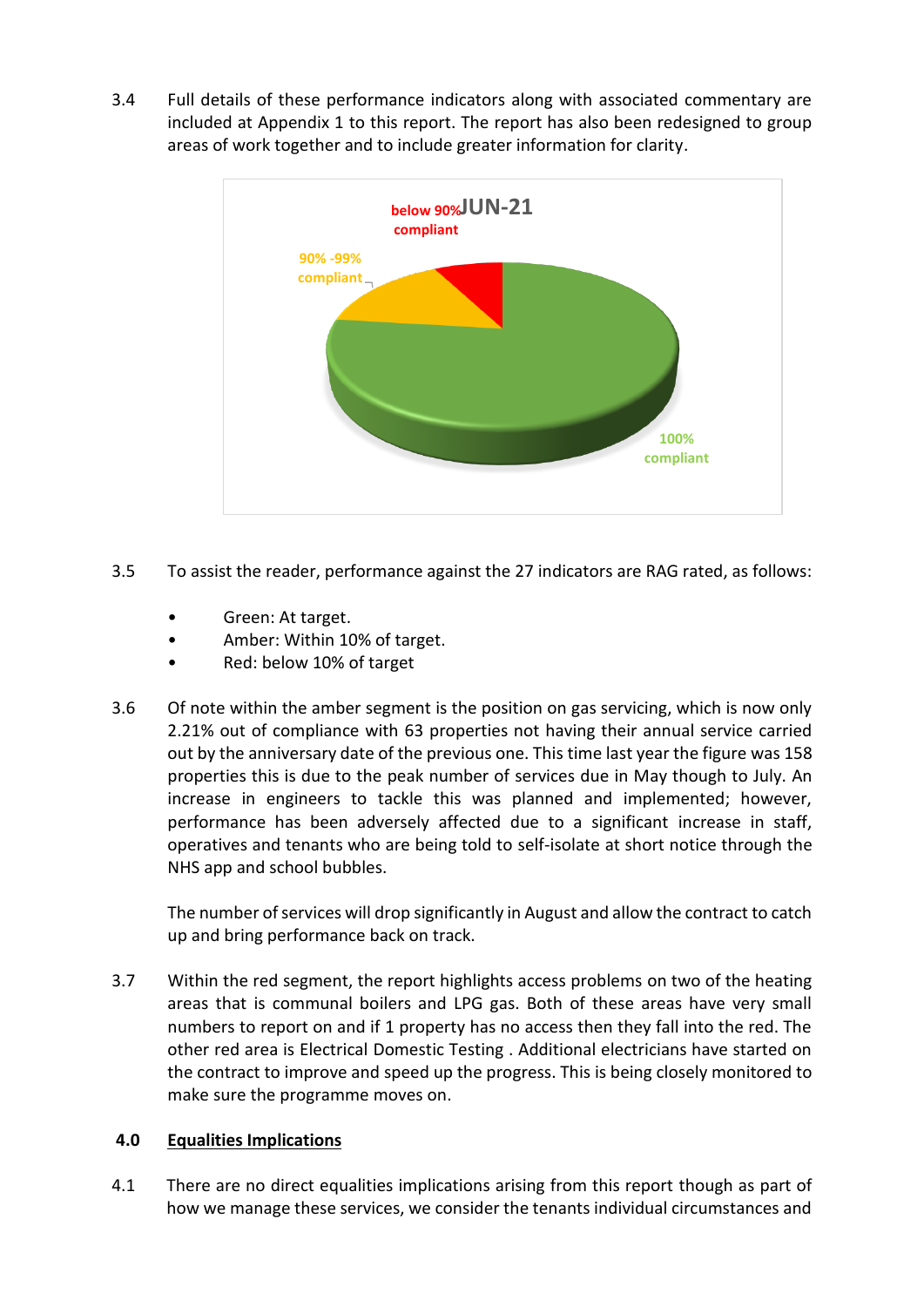work with them through our housing services to achieve compliance based on the tenants circumstances.

# **5.0 Financial Implications FIN21-22/158**

5.1 There are no direct financial implications arising from this report. However, it should contribute to Members' understanding of the way in which resources are allocated to meet our statutory and regulatory responsibilities to ensure we keep our tenants and residents safe in their homes.

## **6.0 Community Plan – Alignment to Objectives**

6.1 The performance of the housing service contributes to creating more and better quality homes through our roles as landlord, developer and planning authority.

# **7.0 Comments of Director**

- 7.1 It's essential that the Committee receives quality, timely information to enable it to oversee the Council's management of tenants' homes and services and the health and safety of our residents.
- 7.2 Feedback is also welcome on areas of service where the Committee would benefit from a more in depth briefing to enhance Members' understanding of the services being provided including our legal and regulatory responsibilities.

## **8.0 RECOMMENDATION(S)**

**That the Committee notes the performance of the housing service compliance functions.**

## **Reason for Recommendation(s)**

This report provides an opportunity for members of the Homes & Communities Committee to have continued oversight into the performance of the housing management service, in relation to statutory and regulatory compliance and best practice.

## **Background Papers**

Nil

Suzanne Shead Director – Housing, Health & Wellbeing

**Appendix 1- Compliance performance**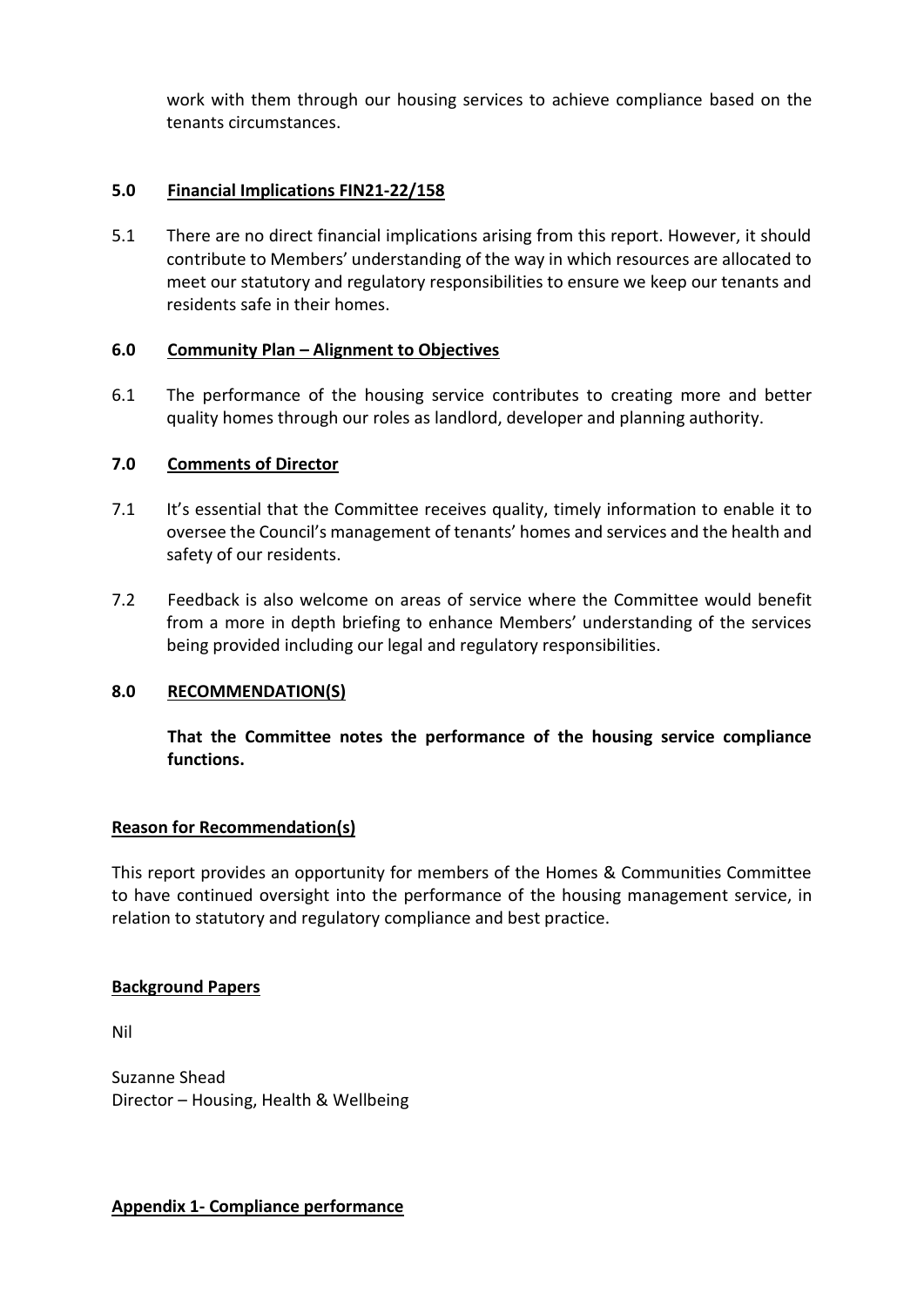# **Newark & Sherwood District Council Compliance Reporting**

For the month of June 2021 (Housing Services Compliance Performance) Prepared by Mark Plant

# **1) Asset Base**

| Total no. of individual dwellings / properties being managed      | 5,736 |
|-------------------------------------------------------------------|-------|
| Total no. of "blocks" being managed                               | 337   |
| Note: "Blocks" relates to multiple dwellings contained within one |       |
| building i.e. flats, bedsits, maisonettes, apartments, HMO's etc. |       |
| Total no. of non-residential units (i.e. commercial properties    |       |
| including offices, retail units, storage facilities etc.)         |       |
|                                                                   |       |

# **2) Stock Type**

| <b>Residential</b>          | <b>Number of Units</b> |
|-----------------------------|------------------------|
| Social & affordable housing |                        |
|                             |                        |
| Rented                      | 5542                   |
| Leasehold/Shared Ownership  | 161                    |
| <b>Non-Housing</b>          |                        |
|                             |                        |
| Community centres           | 33                     |
| <b>TOTAL</b>                | 5,736                  |
| Total requiring servicing   | 5,578                  |

## **3) How to Read This Report**

This document reports on the compliance activities due to take place each month.

**The Annual Target** column indicates the total number of compliance activities expected in the year.

The number of activities due in the month is shown in the column headed **Target for Month**. Note: Any work not carried out in the previous month will be carried forward and added to this figure.

**The Total for Month** column records the actual number of compliance activities carried out in the month

The **Outstanding** column records the number of activities due in the month but not completed by the end of the month.

The final 2 **Compliance** columns record the annual and monthly compliance percentage at the time of the report.

**RAG Rating** is included to assist the reader, as follows;

- Green: At or above your target.
- Amber: Within 10% of your target.
- Red: Less than 10% of your target
- **4) Work Activity**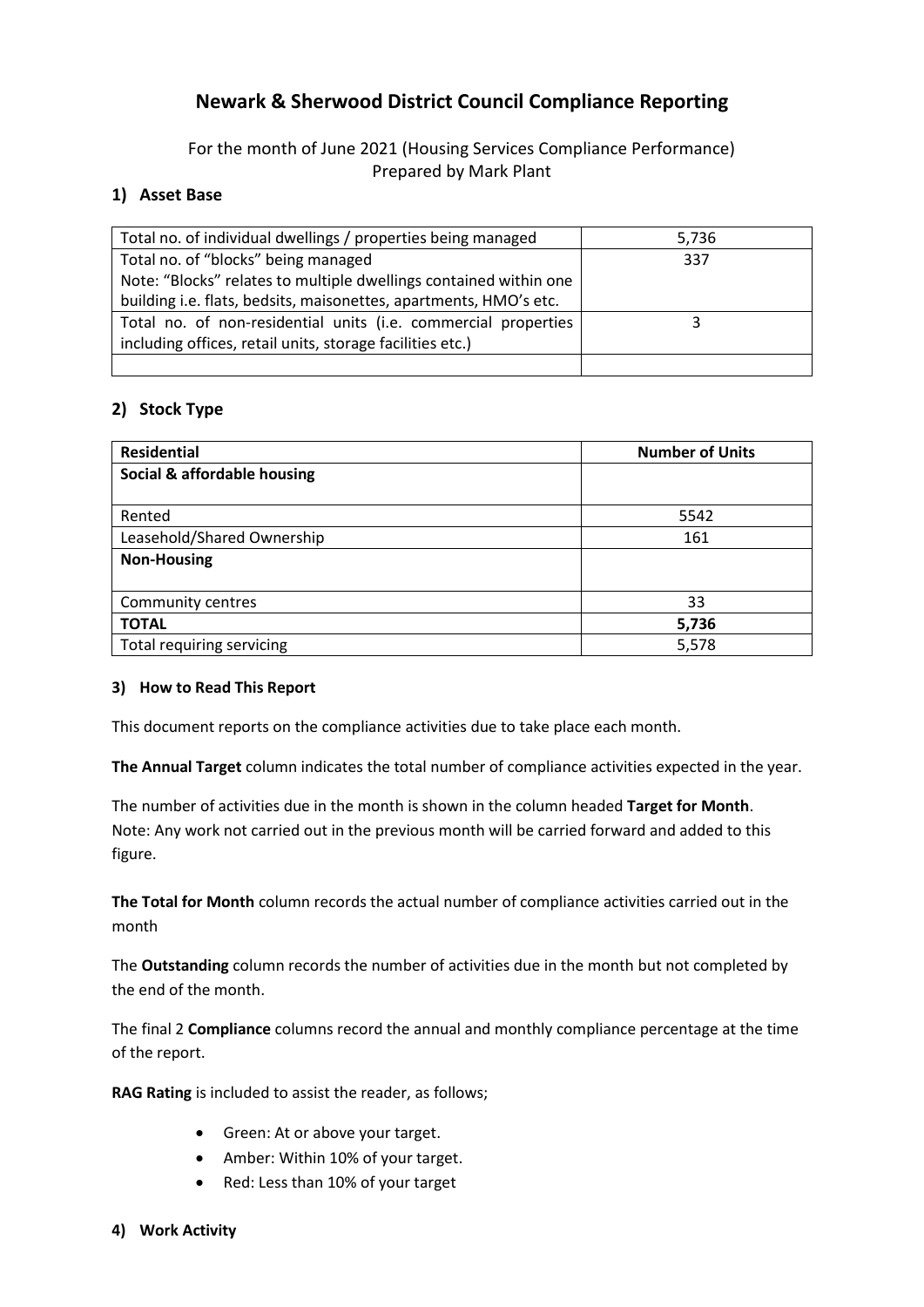## **Fire Safety**

| <b>Fire</b>    | Annual        | <b>Target for</b> | <b>Total for</b> | Outstanding |         | Compliance   |
|----------------|---------------|-------------------|------------------|-------------|---------|--------------|
|                | <b>Target</b> | Month             | <b>Month</b>     |             | Annual  | <b>Month</b> |
| Type 3 Fire    | 135           | 21                | 21               | $\mathbf 0$ | 100%    | 100%         |
| Risk           |               |                   |                  |             | $\odot$ | $\odot$      |
| Assessments    |               |                   |                  |             |         |              |
| Fire Alarm     | 6780          | 540               | 540              | $\mathbf 0$ | 100%    | 100%         |
| <b>Testing</b> |               |                   |                  |             | $\odot$ | $\odot$      |
| (including     |               |                   |                  |             |         |              |
| emergency      |               |                   |                  |             |         |              |
| lighting)      |               |                   |                  |             |         |              |
| Sprinkler      | 3             | $\mathbf 0$       | 0                | $\mathbf 0$ | 100%    | 100%         |
| system         |               |                   |                  |             | $\odot$ | $\odot$      |
|                |               |                   |                  |             |         |              |
| Comments:      |               |                   |                  |             |         |              |

All still compliant

Type 3 fire risk assessments are now underway and are on target against programme and compliance targets. 94 FRA's Now complete

#### **Type 3 Fire Risk Assessment rectification**

Below are the remedial actions highlighted during the Type 3 Fire Risk Assessment divided by risk.

|                        | <b>HIGH</b>    | <b>MEDIUM</b>  | LOW            | Grand        |
|------------------------|----------------|----------------|----------------|--------------|
|                        |                |                |                | <b>Total</b> |
| <b>Burgage Close</b>   | 2 <sub>1</sub> | 43             | 13             | 58           |
| Chatham Court          | 13             | 53             | 24             | 90           |
| Coghill Court          | $\overline{2}$ | 43             | 19             | 64           |
| <b>Kings Court</b>     | 5              | 47             | 18             | 70           |
| <b>Wolfit Avenue</b>   | 17             | 92             | 41             | 150          |
| Westgate               | $\mathbf{1}$   | 8              | 3              | 12           |
| Town Mill Close        | $\mathbf{1}$   | 5              | $\overline{2}$ | 8            |
| Cleveland Square       | $\overline{0}$ | $\overline{4}$ | $\overline{0}$ | 4            |
| Grange Road            | 7              | 20             | 24             | 51           |
| <b>Sycamore Close</b>  | $\overline{0}$ | 5              | 3              | 8            |
| Lord Hawke Way         | 9              | $\overline{2}$ | 5              | 16           |
| <b>Bakewell Court</b>  | $\mathbf{1}$   | 11             | $\overline{1}$ | 13           |
| <b>Sheppards Court</b> | $\mathbf{1}$   | 3              | $\mathbf{1}$   | 5            |
| California Road        | $\overline{4}$ | 5              | 3              | 12           |
| <b>Warwick Road</b>    | $\mathbf{1}$   | 5              | $\overline{2}$ | 8            |
| Manthorpe Way          | $\overline{2}$ | $\overline{4}$ | $\overline{4}$ | 10           |
| <b>Vessey Close</b>    | $\overline{0}$ | $\overline{2}$ | $\mathbf{1}$   | 3            |
| <b>Bakewell House</b>  | $\overline{0}$ | $\overline{2}$ | $\mathbf{1}$   | 3            |
| <b>Wilfred Avenue</b>  | $\mathbf{1}$   | $\overline{4}$ | $\overline{0}$ | 5            |
| The Green              | 3              | 3              | 6              | 12           |
| <b>Grand Total</b>     | 70             | 361            | 171            | 602          |

This is the same works broken down into the following: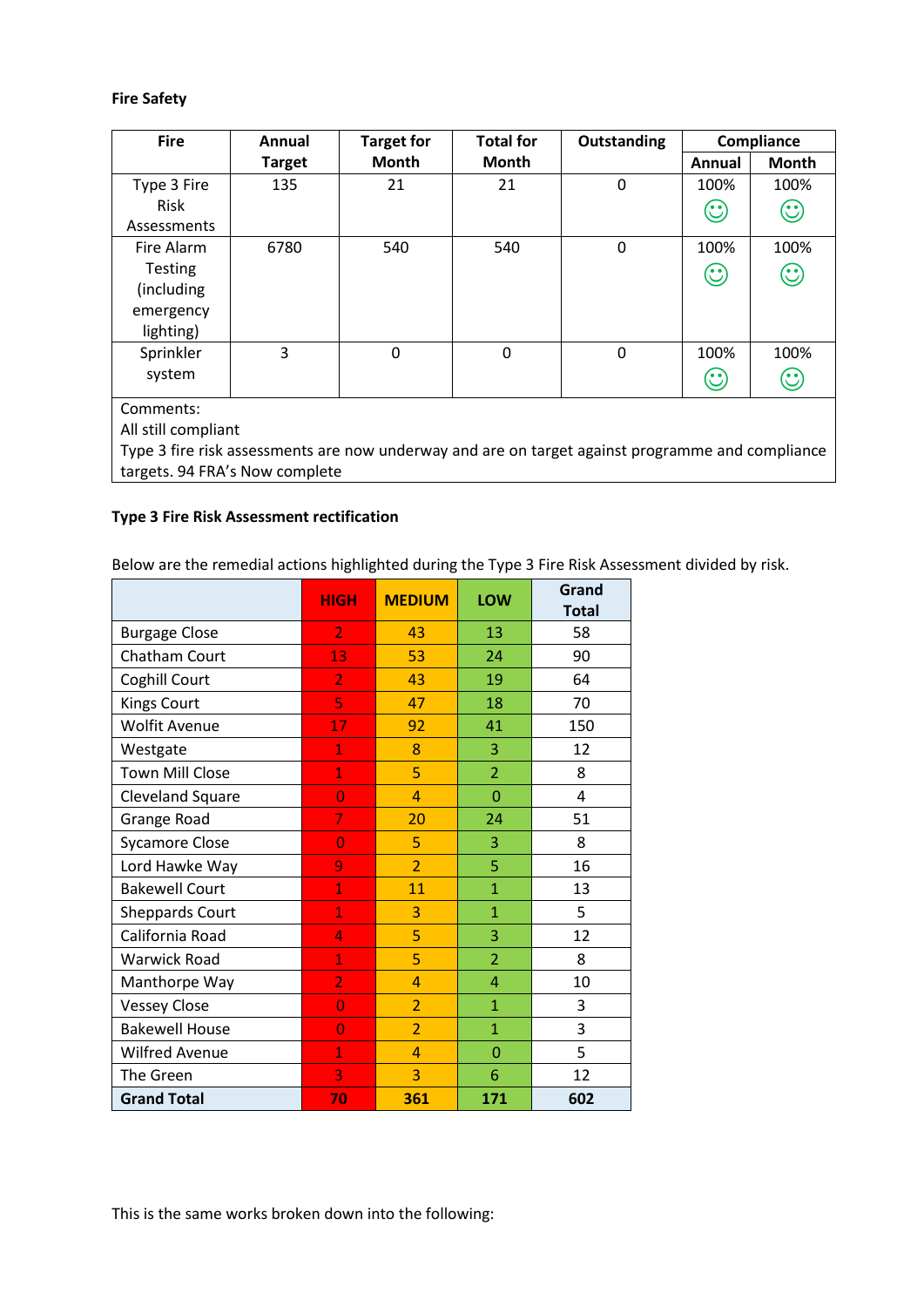- Further action this is work that may need further investigation or larger scale works that require programming in such as replacement of fire doors
- Work In progress
- Completed

|                        | <b>Further</b><br><b>Action</b> | <b>Work In</b><br><b>Progress</b> | <b>Complete</b> | <b>Further</b><br><b>Action</b> | <b>Work In</b><br><b>Progress</b> | <b>Complete</b> | <b>Further</b><br><b>Action</b> | <b>Work In</b><br><b>Progress</b> | <b>Complete</b> |
|------------------------|---------------------------------|-----------------------------------|-----------------|---------------------------------|-----------------------------------|-----------------|---------------------------------|-----------------------------------|-----------------|
| <b>Burgage Close</b>   |                                 |                                   | $\overline{2}$  | 23                              | 20                                |                 | 5                               | 8                                 |                 |
| Chatham Court          | 3                               | $\overline{7}$                    | 3               | 22                              | 6                                 | 25              |                                 | 14                                | 10              |
| Coghill Court          |                                 | $\overline{1}$                    | $\mathbf{1}$    | 11                              | 26                                | $6\phantom{1}6$ |                                 | 13                                | $6\phantom{1}6$ |
| <b>Kings Court</b>     | $\mathbf{1}$                    | $\overline{2}$                    | $\overline{2}$  | 19                              | 20                                | 8               |                                 | 11                                | $\overline{7}$  |
| <b>Wolfit Avenue</b>   | 11                              | 5                                 | $\mathbf{1}$    | 43                              | 33                                | 16              | $\overline{4}$                  | 24                                | 13              |
| Westgate               |                                 | $\mathbf{1}$                      |                 | $\overline{2}$                  | 5                                 | $\mathbf{1}$    |                                 | $\overline{2}$                    | $\mathbf{1}$    |
| <b>Town Mill Close</b> |                                 | $\mathbf{1}$                      |                 | 3                               | $\overline{2}$                    |                 |                                 | $\mathbf 1$                       | $\mathbf{1}$    |
| Cleveland<br>Square    |                                 |                                   |                 | $\overline{2}$                  | $\mathbf{1}$                      | $\mathbf{1}$    |                                 |                                   |                 |
| Grange Road            | $\mathbf{1}$                    | 4                                 | 2 <sub>1</sub>  | 10                              | 9                                 | $\mathbf{1}$    | $\overline{2}$                  | 12                                | 10              |
| <b>Sycamore Close</b>  |                                 |                                   |                 | 3                               | $\mathbf{1}$                      | $\mathbf{1}$    |                                 | $\overline{2}$                    | $\mathbf{1}$    |
| Lord Hawke<br>Way      | $\overline{2}$                  | 5                                 | $\overline{2}$  |                                 | $\overline{2}$                    |                 | 3                               |                                   | $\overline{2}$  |
| <b>Bakewell Court</b>  |                                 |                                   | $\mathbf{1}$    | 8                               | $\overline{2}$                    | $\mathbf{1}$    | $\mathbf{1}$                    |                                   |                 |
| Sheppards<br>Court     | $\mathbf{1}$                    |                                   |                 | $\overline{2}$                  | $\mathbf{1}$                      |                 |                                 | $\mathbf{1}$                      |                 |
| California Road        | $\mathbf{1}$                    | $\overline{1}$                    | $\overline{2}$  | $\overline{4}$                  | $\mathbf{1}$                      |                 | $\overline{2}$                  |                                   | $\mathbf{1}$    |
| <b>Warwick Road</b>    |                                 | $\overline{1}$                    |                 | 3                               | $\overline{2}$                    |                 |                                 | $\overline{2}$                    |                 |
| Manthorpe<br>Way       |                                 | $\mathbf{1}$                      | $\mathbf{1}$    | $\overline{4}$                  |                                   |                 | $\mathbf{1}$                    | $\mathbf{1}$                      | $\overline{2}$  |
| <b>Vessey Close</b>    |                                 |                                   |                 | $\overline{1}$                  | $\mathbf{1}$                      |                 |                                 | $\mathbf{1}$                      |                 |
| <b>Bakewell House</b>  |                                 |                                   |                 | $\overline{1}$                  | $\mathbf{1}$                      |                 |                                 | $\mathbf{1}$                      |                 |
| <b>Wilfred Avenue</b>  |                                 |                                   | $\mathbf{1}$    | 3                               |                                   | $\mathbf{1}$    |                                 |                                   |                 |
| The Green              | $\mathbf{1}$                    | $\mathbf{1}$                      | $\mathbf{1}$    | 3                               |                                   |                 | $\overline{2}$                  | $\overline{2}$                    | $\overline{2}$  |
| <b>Grand Total</b>     | 21                              | 30                                | 19              | 167                             | 133                               | 61              | 20                              | 95                                | 56              |

NB: Signage has been delivered so a lot more work in progress actions should be complete next month

The total number of remedial actions will be reported monthly and the figures are reviewed in more details at the monthly Fire Forum, where the detail of the Type 3 Fire Risk Assessments are taken and remedial actions are agreed.

## **Heating Appliance Servicing**

| <b>Heating</b> | <b>Annual Target</b> | <b>Target for</b> | <b>Total for</b> | <b>Outstanding</b> |                                                            | Compliance  |
|----------------|----------------------|-------------------|------------------|--------------------|------------------------------------------------------------|-------------|
| <b>Systems</b> |                      | Month             | <b>Month</b>     | $\ast$             | Annual                                                     | Month       |
| Valid Gas      | 5196                 | 870               | 725              | 63                 | 98,79%                                                     | 92.76%      |
| Annual safety  |                      |                   |                  |                    | $\left(\!\!\left.\frac{\cdot\!\!\right)}{\cdot\!\!\right)$ | $\bm \odot$ |
| Inspection*    |                      |                   |                  |                    |                                                            |             |
| Solid Fuel     | 23                   | 2                 | 0                | 2                  | 91.30%                                                     | 0%          |
|                |                      |                   |                  |                    | $\odot$                                                    | ඹ           |
| Oil Servicing  | 205                  | 41                | 39               | $\overline{2}$     | 99.02%                                                     | 94.87%      |
|                |                      |                   |                  |                    | $\odot$                                                    | $\odot$     |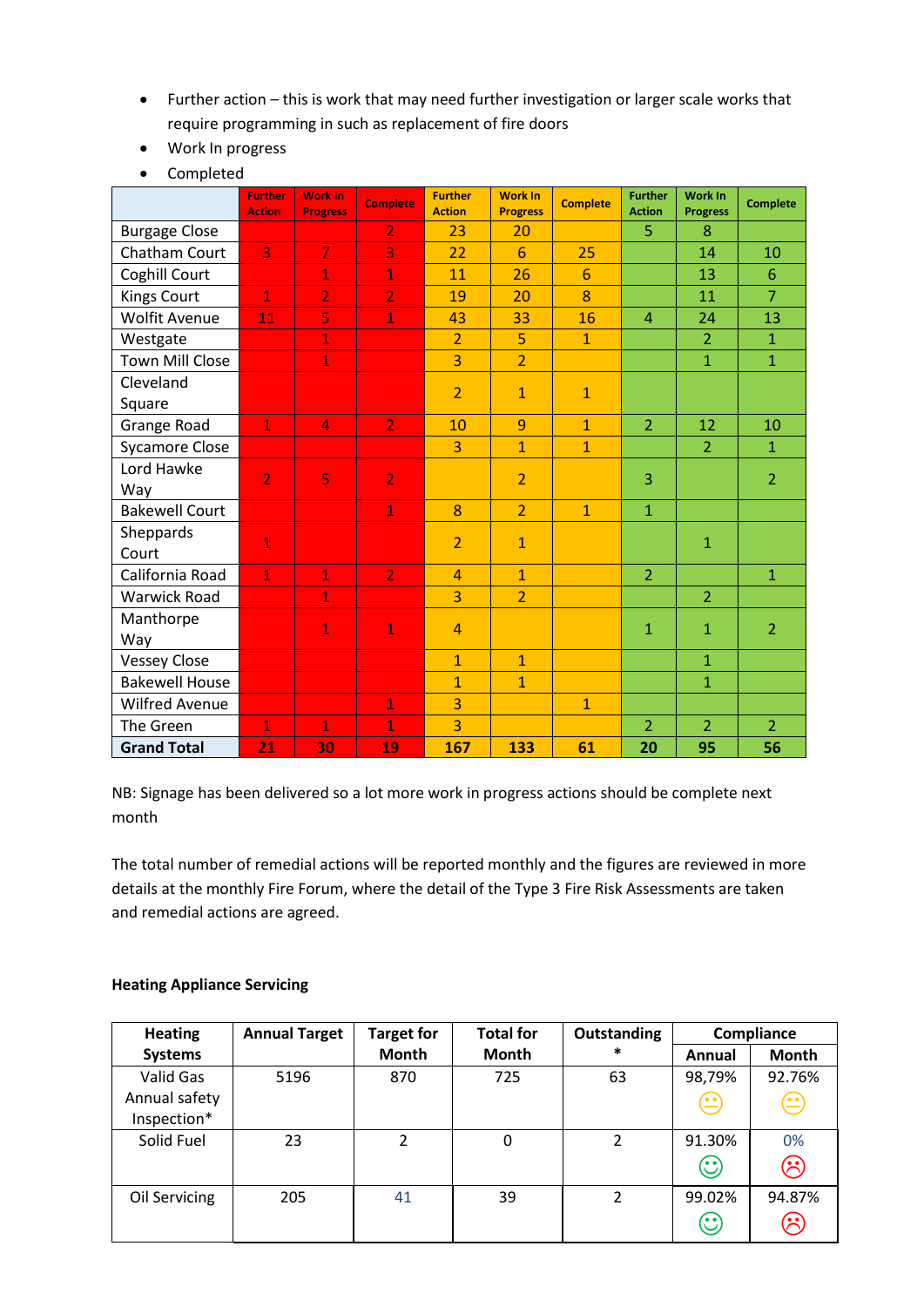| LPG Gas           | 3  |   | 0 |   | 66.67%                      | 0%      |
|-------------------|----|---|---|---|-----------------------------|---------|
| Servicing         |    |   |   |   | $\mathcal{E}$               | ☺       |
| Commercial        | 3  |   | 0 |   | 66.67%                      | 0%      |
| <b>Boilers</b>    |    |   |   |   | $\left( \mathcal{E}\right)$ | ⊗       |
| <b>Heat Pumps</b> | 89 | 0 | 0 | 0 | 100%                        | 100%    |
|                   |    |   |   |   | $\mathbf{\hat{C}}$          | $\odot$ |
| Electric          | 18 | 0 | 0 | 0 | 100%                        | 100%    |
|                   |    |   |   |   | $\mathbb{C}$                | $\odot$ |

Comments:

There is a continual push to get into the out of compliance properties. Extra resources have been supplied to cover the increase in servicing over the next few months

There is a breakdown below of all the out of compliance properties. Please see the out of compliance table below for individual details on out of compliance properties

#### **Workings out**

| Total heating appliances serviced    | 5537                                     |
|--------------------------------------|------------------------------------------|
| Duel Fuel systems                    | q                                        |
| No heating system required service   | 32 (Vale View electric with smoke alarms |
|                                      | tested on fire alarm test by HD          |
| Properties covered by servicing etc. | 5578                                     |

**N.B.** Please note that total stock number can change due to right to buys and new developments coming on line. Also heating can change due to replacements as some come to the end of their life

#### **Out of Compliance Gas Properties**

| Reference | <b>Expiry</b> | <b>Next Service Appt</b> | <b>Comments</b>                                                                                                                                                                         |
|-----------|---------------|--------------------------|-----------------------------------------------------------------------------------------------------------------------------------------------------------------------------------------|
| 1002477   | 2021-04-17    | 14/07/2021               | <b>Legal Pack Received</b><br>Tenant has been unable to return<br>home from Greece due to health<br>issues and limited flights.<br>Appointment booked after tenants<br>isolation period |
| 1002880   | 2021-04-24    |                          | <b>Legal Pack Received</b><br>Sent to legal to apply for an<br>injunction 28/05/2021                                                                                                    |
| 1004656   | 2021-05-27    |                          | <b>Legal Pack Received</b><br>Sent to legal to apply for an<br>injunction 16/06/2021                                                                                                    |
| 1002372   | 2021-05-28    | 06/07/2021               |                                                                                                                                                                                         |
| 1007412   | 2021-05-29    |                          | <b>Legal Pack Received</b><br>Sent to legal to apply for an<br>injunction 16/06/2021                                                                                                    |
| 1003045   | 2021-06-02    |                          | <b>Legal Pack Received</b><br>Injunction appointment booked<br>09/07/2021 @ 12:00                                                                                                       |
| 1001963   | 2021-06-02    |                          | <b>Legal Pack Received</b><br>Sent to legal requesting an Iba to be<br>sent 07/06/2021.                                                                                                 |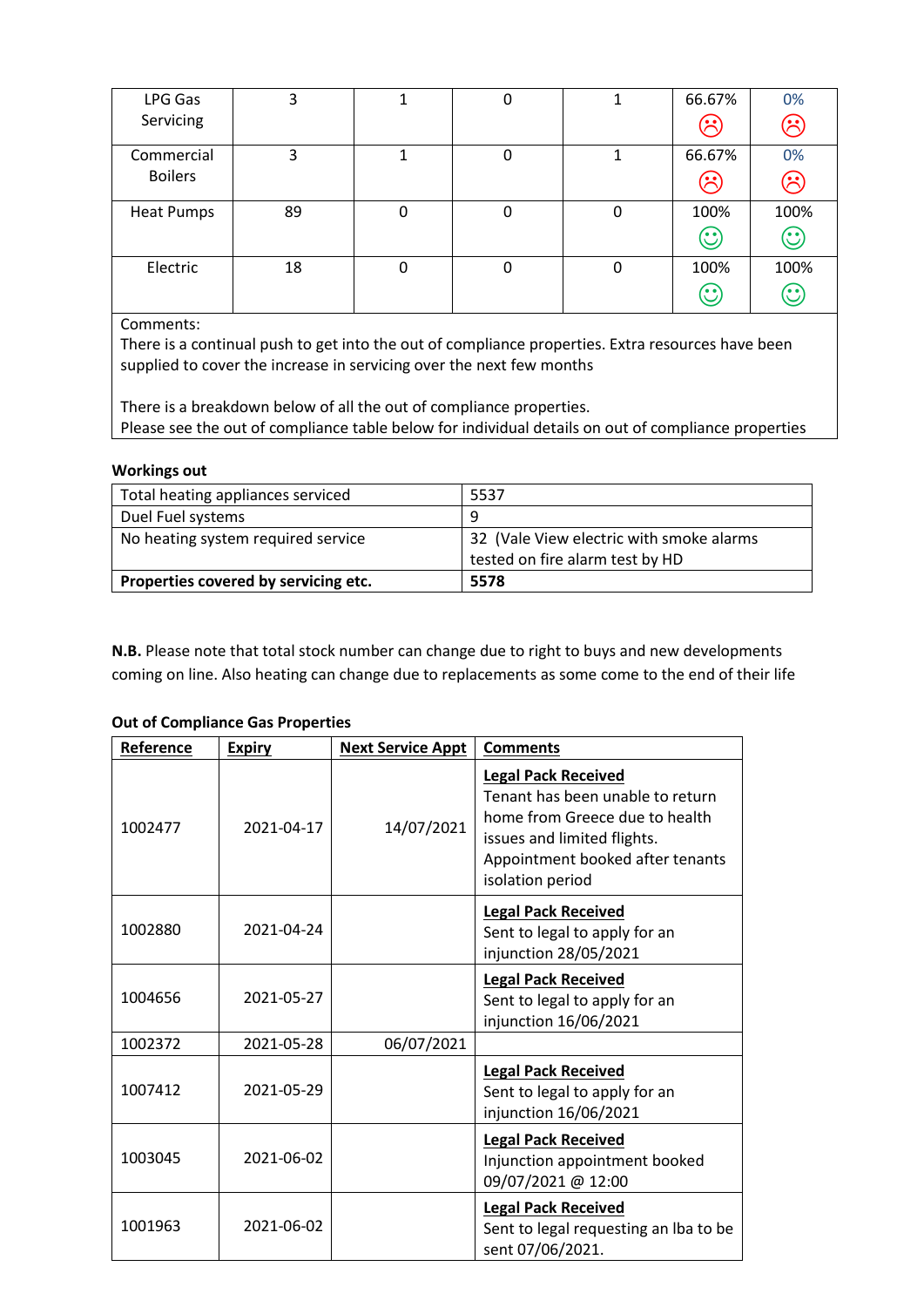|         |            |            | <b>Legal Pack Received</b>                                                             |
|---------|------------|------------|----------------------------------------------------------------------------------------|
| 1001334 | 2021-06-02 |            | Sent to legal to apply for an                                                          |
|         |            |            | injunction 16/06/2021                                                                  |
| 1006849 | 2021-06-05 | 07/07/2021 |                                                                                        |
| 1000036 | 2021-06-08 | 10/07/2021 |                                                                                        |
| 1003291 | 2021-06-09 | 07/07/2021 |                                                                                        |
| 1000137 | 2021-06-10 | 16/07/2021 |                                                                                        |
| 1004501 | 2021-06-11 | 07/07/2021 |                                                                                        |
| 1001414 | 2021-06-12 | 07/07/2021 |                                                                                        |
| 1000054 | 2021-06-12 |            | <b>Legal Pack Received</b><br>Sent to legal requesting an Iba to be<br>sent 18/06/2021 |
| 1000155 | 2021-06-15 | 07/07/2021 |                                                                                        |
| 1000426 | 2021-06-15 | 07/07/2021 |                                                                                        |
| 1005774 | 2021-06-15 | 16/07/2021 |                                                                                        |
| 1000167 | 2021-06-16 | 05/07/2021 |                                                                                        |
| 1001600 | 2021-06-16 | 14/07/2021 |                                                                                        |
| 1006268 | 2021-06-16 | 15/07/2021 |                                                                                        |
| 1005430 | 2021-06-17 |            |                                                                                        |
| 1001220 | 2021-06-17 | 16/07/2021 |                                                                                        |
| 1001408 | 2021-06-17 | 16/07/2021 |                                                                                        |
| 1000499 | 2021-06-18 | 14/07/2021 |                                                                                        |
| 1005318 | 2021-06-18 | 15/07/2021 |                                                                                        |
| 1001960 | 2021-06-18 | 15/07/2021 |                                                                                        |
| 1000935 | 2021-06-18 |            |                                                                                        |
| 1005849 | 2021-06-18 |            |                                                                                        |
| 1002895 | 2021-06-18 |            | VOID                                                                                   |
| 1000150 | 2021-06-19 | 07/07/2021 |                                                                                        |
| 1000219 | 2021-06-19 | 05/07/2021 |                                                                                        |
| 1000065 | 2021-06-19 | 14/07/2021 |                                                                                        |
| 1001835 | 2021-06-19 | 16/07/2021 |                                                                                        |
| 1001159 | 2021-06-22 | 01/07/2021 | <b>Legal Pack Received</b><br>Injunction appointment booked<br>12/07/2021 @ 9:00am     |
| 1002857 | 2021-06-22 | 08/07/2021 |                                                                                        |
| 1004599 | 2021-06-22 | 07/07/2021 |                                                                                        |
| 1000644 | 2021-06-22 | 14/07/2021 |                                                                                        |
| 1000604 | 2021-06-22 | 14/07/2021 |                                                                                        |
| 1000410 | 2021-06-22 | 14/07/2021 |                                                                                        |
| 1003913 | 2021-06-22 | 15/07/2021 |                                                                                        |
| 1004546 | 2021-06-22 | 16/07/2021 |                                                                                        |
| 1001759 | 2021-06-23 | 16/07/2021 |                                                                                        |
| 1001934 | 2021-06-23 | 16/07/2021 |                                                                                        |
| 1004448 | 2021-06-24 | 14/07/2021 |                                                                                        |
| 1000637 | 2021-06-24 | 14/07/2021 |                                                                                        |
| 1000578 | 2021-06-24 | 14/07/2021 |                                                                                        |
| 1005816 | 2021-06-24 | 14/07/2021 |                                                                                        |
| 1001524 | 2021-06-24 | 15/07/2021 |                                                                                        |
| 1001365 | 2021-06-24 | 15/07/2021 |                                                                                        |
| 1003296 | 2021-06-24 | 15/07/2021 |                                                                                        |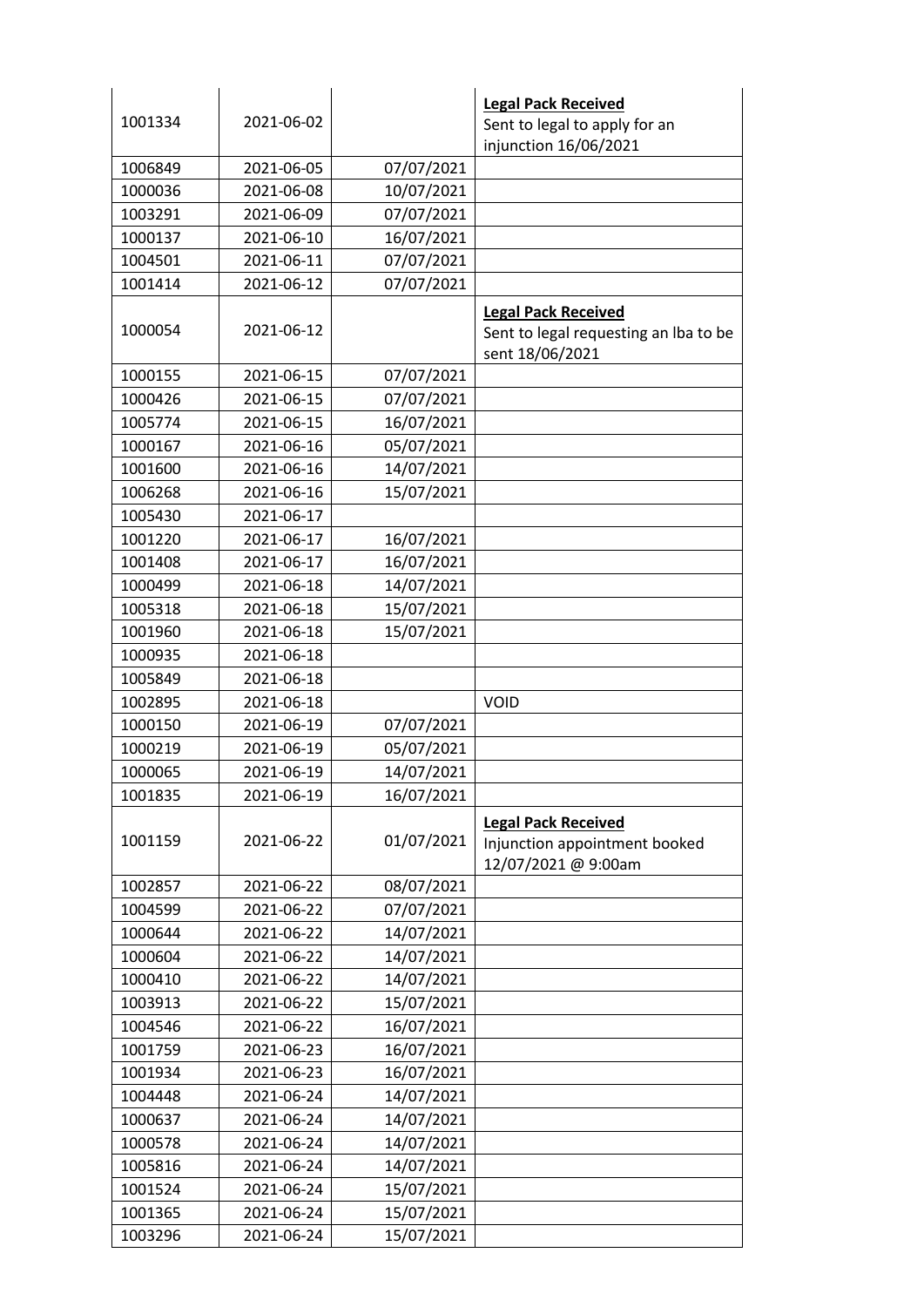| 1002749 | 2021-06-24 | 15/07/2021 |  |
|---------|------------|------------|--|
| 1001379 | 2021-06-24 | 16/07/2021 |  |
| 1006676 | 2021-06-24 | 16/07/2021 |  |
| 1001690 | 2021-06-24 | 13/07/2021 |  |
| 1003796 | 2021-06-24 |            |  |
| 1000651 | 2021-06-25 | 14/07/2021 |  |
| 1000660 | 2021-06-25 | 14/07/2021 |  |
| 1000142 | 2021-06-25 | 14/07/2021 |  |
| 1001542 | 2021-06-25 | 15/07/2021 |  |
| 1002953 | 2021-06-25 | 15/07/2021 |  |
| 1002143 | 2021-06-25 | 15/07/2021 |  |
| 1007457 | 2021-06-25 | 15/07/2021 |  |
| 1006923 | 2021-06-25 | 15/07/2021 |  |
| 1006350 | 2021-06-25 | 15/07/2021 |  |
| 1003827 | 2021-06-25 | 16/07/2021 |  |
| 1003694 | 2021-06-26 | 16/07/2021 |  |
| 1000107 | 2021-06-29 | 16/07/2021 |  |
| 1004581 | 2021-06-30 | 08/07/2021 |  |
| 1003763 | 2021-06-30 | 16/07/2021 |  |

**N.B.1** Extra resources have been supplied by the contractor to increase the number of services carried out for the next few months. This will continue until all the out of compliance jobs are services and the figures are back to normal

**NB2**. Increased monitoring of the contractor is in place and extra resources have been requested to aid in this heavy period of work.

#### **Asbestos Works**

| <b>Asbestos</b> | Annual        | <b>Target for</b> | <b>Total to</b> | Outstanding |         | Compliance |
|-----------------|---------------|-------------------|-----------------|-------------|---------|------------|
|                 | <b>Target</b> | Month             | Month           |             | Annual  | Month      |
| Asbestos        | 333 (Running  | 27                | 100             | 0           | 100%    | 100%       |
| Surveys         | total 178)    |                   |                 |             | $\odot$ | $\odot$    |
| (Domestic)      |               |                   |                 |             |         |            |
| Asbestos        | 127 (per      | 20                | 124             | 0           | 100%    | 100%       |
| Surveys         | 1999 blocks)  |                   |                 |             | $\odot$ | $\odot$    |
| (Communal)      |               |                   |                 |             |         |            |
|                 |               |                   |                 |             |         |            |

Comment

Domestic targets we have targeted circa 333 (27 per month) surveys on domestic dwellings per annum Communal blocks are all within compliance but we are going to align these with the FRA

#### **Electrical Safety**

| <b>Electrical</b>          | <b>Annual Target</b>       | <b>Target for</b> | <b>Total for</b> | Outstanding |             | Compliance   |
|----------------------------|----------------------------|-------------------|------------------|-------------|-------------|--------------|
| 5 Year                     |                            | <b>Month</b>      | Month            |             | Annual      | <b>Month</b> |
| Domestic<br><b>Testing</b> | 807 (running<br>total 160) | 394               | 89               | 305         | 62.85%<br>ශ | 23%<br>ල     |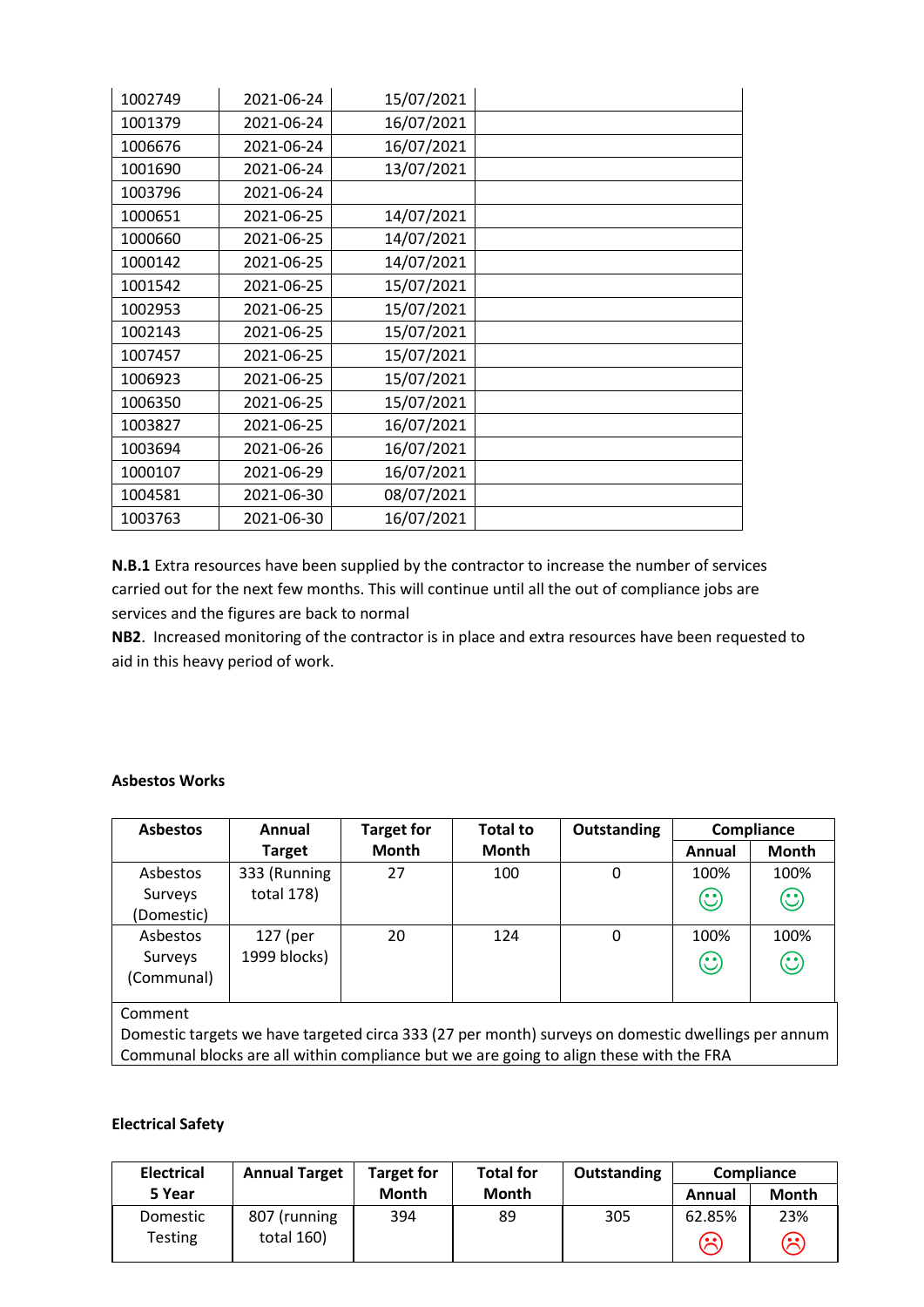| Housemark            | 5535 | 394 | 89       | 305         | 94.75%                                | N/A     |
|----------------------|------|-----|----------|-------------|---------------------------------------|---------|
| Data -               |      |     |          |             | $\bf \color{red} \boldsymbol{\Xi}$    |         |
| <b>Domestic EICR</b> |      |     |          |             |                                       |         |
| certified up to      |      |     |          |             |                                       |         |
| five years old       |      |     |          |             |                                       |         |
| Non-domestic         | 130  | 4   | 4        | $\mathbf 0$ | 100%                                  | 100%    |
| <b>Testing</b>       |      |     |          |             | $\mathbf{\large \textcirc \textcirc}$ | $\odot$ |
|                      |      |     |          |             |                                       |         |
|                      |      |     |          |             |                                       |         |
| <b>PAT Testing</b>   | 37   | 0   | $\Omega$ | $\mathbf 0$ | 100%                                  | 100%    |
|                      |      |     |          |             | $\odot$                               | $\odot$ |
|                      |      |     |          |             |                                       |         |

Comments:

Domestic Testing started slow this year with poor access. Additional electricians have started on the contract to improve and speed up the progress. This is being closely monitored to make sure the programme moves on

## **Water Safety**

| <b>Safety Works</b> | <b>Annual Target</b> | <b>Target for</b> | <b>Total for</b> | Outstanding |         | Compliance   |
|---------------------|----------------------|-------------------|------------------|-------------|---------|--------------|
|                     |                      | Month             | <b>Month</b>     |             | Annual  | <b>Month</b> |
| Legionella          | 163                  | 10                | 10               | $\mathbf 0$ | 100%    | 100%         |
|                     |                      |                   |                  |             | $\odot$ | $\odot$      |
|                     |                      |                   |                  |             |         |              |
| Gladstone           | 1                    | 0                 | 0                | 0           | 100%    | 100%         |
| house Bacteria      |                      |                   |                  |             | $\odot$ | $\odot$      |
| <b>Testing</b>      |                      |                   |                  |             |         |              |
| Potable Water       |                      |                   |                  |             |         |              |
| Comments:           |                      |                   |                  |             |         |              |
| All compliant       |                      |                   |                  |             |         |              |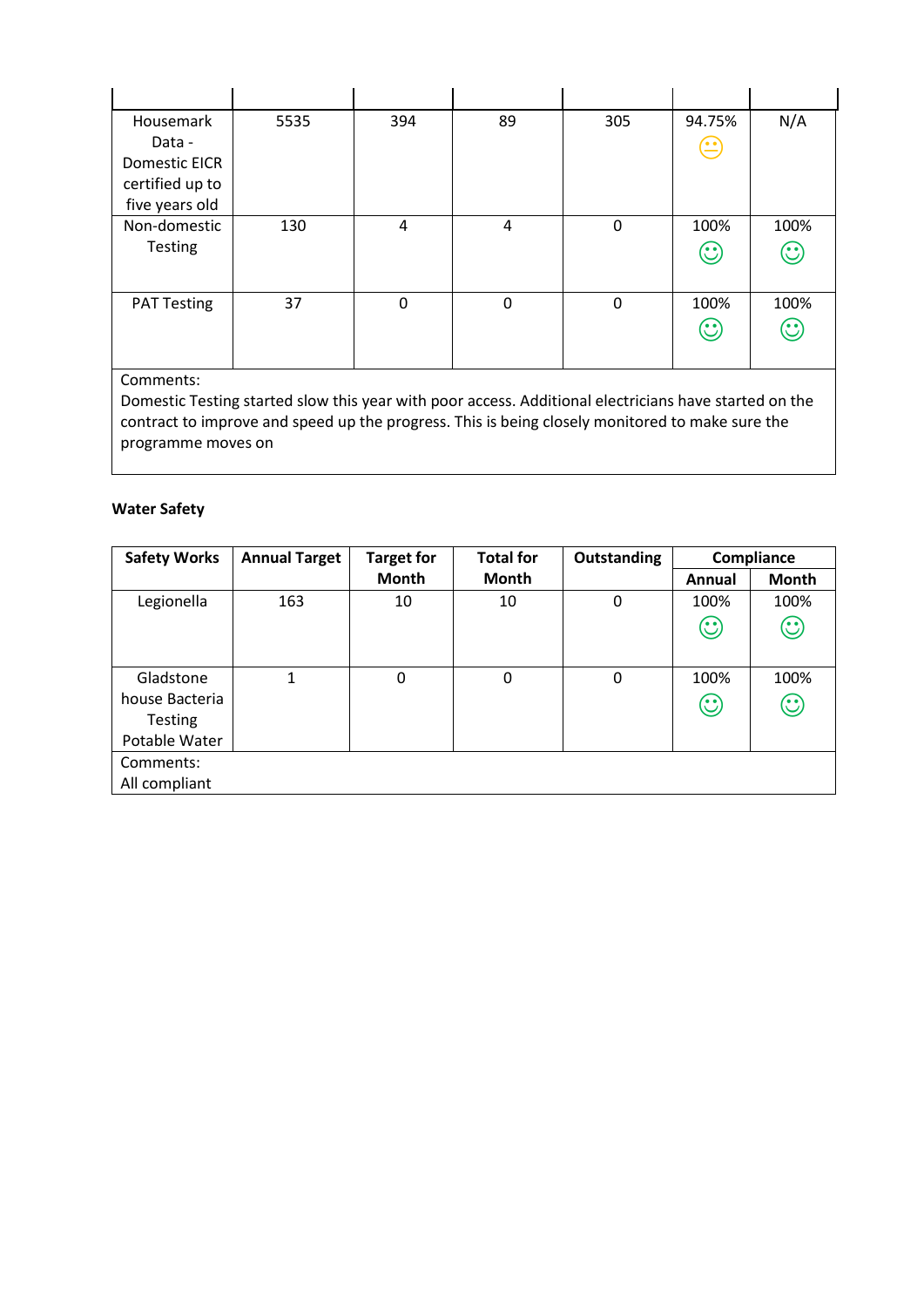# **Lifting Equipment**

| <b>Other Safety</b>                      | <b>Total for</b><br><b>Target for</b><br>Annual | Outstanding  | Compliance   |   |                                                                                               |                   |
|------------------------------------------|-------------------------------------------------|--------------|--------------|---|-----------------------------------------------------------------------------------------------|-------------------|
| <b>Works</b>                             | <b>Target</b>                                   | <b>Month</b> | <b>Month</b> |   | Annual                                                                                        | <b>Month</b>      |
| Passenger and<br>Goods Lift<br>Servicing | 96                                              | 8            | 8            | 0 | 100%<br>$\odot$                                                                               | 100%<br>$\odot$   |
| Stair lift<br>Servicing                  | 92                                              | 19           | 17           | 2 | 97.83%<br>$\left( \begin{matrix} \bullet & \bullet \\ \bullet & \bullet \end{matrix} \right)$ | 87.47%<br>$\odot$ |
| <b>Hoist Servicing</b>                   | 30                                              | 10           | 8            | 2 | 93.33%<br>$\left( \begin{matrix} \bullet & \bullet \\ \bullet & \bullet \end{matrix} \right)$ | 80%<br><u>(مع</u> |

Comments:

All four (2 x stair lifts and 2 x hoists) out of compliance have appointment made with the tenant (one is at the end of July due to the tenant having operations and not being available)

#### **Environmental**

| <b>Safety Works</b>                                                        | Annual        | <b>Target for</b> | <b>Total for</b> |   | Outstanding                         |              | Compliance |
|----------------------------------------------------------------------------|---------------|-------------------|------------------|---|-------------------------------------|--------------|------------|
|                                                                            | <b>Target</b> | <b>Month</b>      | <b>Month</b>     |   | Annual                              | <b>Month</b> |            |
| Play Park                                                                  | 884           | 85                | 85               | 0 | 100%                                | 100%         |            |
| Inspections                                                                |               |                   |                  |   | $\mathrel{(\mathrel{\mathop:}{:})}$ | $\odot$      |            |
|                                                                            |               |                   |                  |   |                                     |              |            |
|                                                                            |               |                   |                  |   |                                     |              |            |
| <b>Tree Surveys</b>                                                        | 1             | 0                 | $\Omega$         | 0 | 100%                                | 100%         |            |
|                                                                            |               |                   |                  |   | $\odot$                             | $\odot$      |            |
|                                                                            |               |                   |                  |   |                                     |              |            |
| Comments:                                                                  |               |                   |                  |   |                                     |              |            |
| All Compliant                                                              |               |                   |                  |   |                                     |              |            |
| Tree surveys are undertaken every 5 years and were completed in March 2019 |               |                   |                  |   |                                     |              |            |

#### **Blocks**

| <b>Other Safety</b>  | <b>Annual Target</b> | <b>Target for</b> | <b>Total for</b> | Outstanding      |                                          | Compliance   |
|----------------------|----------------------|-------------------|------------------|------------------|------------------------------------------|--------------|
| <b>Works</b>         |                      | Month             | Month            |                  | Annual                                   | <b>Month</b> |
| <b>General Block</b> | 1164                 | 100               | 100              | 0                | 100%                                     | 100%         |
| Inspections          |                      |                   |                  |                  | $\mathbf{\large \text{(}}\cdot \text{)}$ | $\odot$      |
| Gladstone            | $\mathbf{1}$         | $\mathbf 0$       | $\Omega$         | 0                | 100%                                     | 100%         |
| House Air            |                      |                   |                  |                  | $\odot$                                  | $\odot$      |
| Conditioning         |                      |                   |                  |                  |                                          |              |
| Gladstone            | $\mathbf{1}$         | 0                 | $\Omega$         | $\boldsymbol{0}$ | 100%                                     | 100%         |
| House                |                      |                   |                  |                  | $\odot$                                  | $\mathbb{C}$ |
| Commercial           |                      |                   |                  |                  |                                          |              |
| <b>Ductwork</b>      |                      |                   |                  |                  |                                          |              |
| Community            | 396                  | 33                | 33               | $\mathbf 0$      | 100%                                     | 100%         |
| Rooms                | (33)                 |                   |                  |                  | $\mathbf{\large \text{(}}\cdot \text{)}$ | $\odot$      |
|                      | community            |                   |                  |                  |                                          |              |
|                      | rooms                |                   |                  |                  |                                          |              |
|                      | inspected            |                   |                  |                  |                                          |              |
|                      | monthly)             |                   |                  |                  |                                          |              |